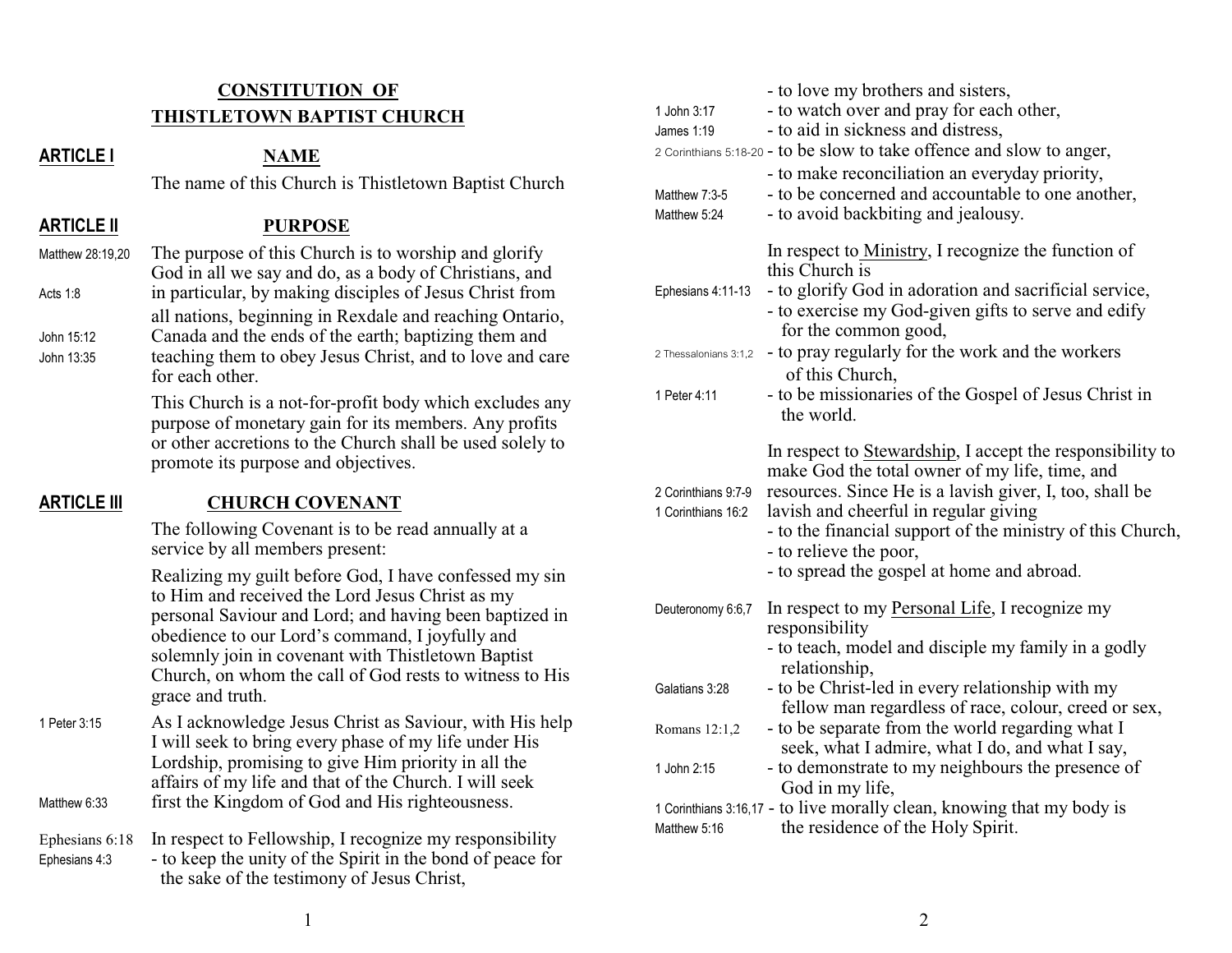Acts 9:31 Also, I pray that it might be said of this fellowship as it was said of the early church: "it was strengthened; and encouraged by the Holy Spirit, it grew in numbers, living in the fear of the Lord."

## **ARTICLE IV STATEMENT OF FAITH**

#### 1. Scriptures

2 Peter 1:21 We believe that the Holy Bible was written by men 2 Timothy 3:16,17 divinely inspired, and is a perfect treasure of heavenly instructions, that it has God for its Author, salvation for its end, and truth without any mixture of error for its matter, that it reveals the principles by which God will judge us, and therefore is, and shall remain to the end of the world, the true centre of Christian union, and the supreme standard by which all human conduct, creeds, and opinions should be tried.

# 2. God

Mark 12:29,30 We believe the Scriptures teach that there is one, Revelation 5:12,13 and only one, living and true God, an infinite, Matthew 28:19 intelligent Spirit, the Creator and Supreme Ruler of heaven and earth, and worthy of all possible honour, confidence, and love, that in the Godhead there are three persons, the Father, the Son, and the Holy Spirit, equal in every divine perfection.

# 3. Jesus Christ

Colossians 2:9 We believe in the absolute and essential deity of 1 Corinthians 15:4 Jesus Christ, in His eternal existence with the Father 1 Timothy 2:5,6 in pre-incarnate glory, in His virgin birth, sinless life, substitutionary death, bodily resurrection, triumphant ascension, mediatorial ministry and personal return. We believe that He became a real human being, with a real human nature, with all its essential properties and common infirmities, yet without sin. Jesus Christ is fully God and fully man. He has a divine nature and a human nature, yet He is one person.

| Galatians 5:22-25<br>John 16:8<br>John 14:16                                | 4. Holy Spirit<br>We believe in the absolute and essential deity and<br>personality of the Holy Spirit Who convinces of<br>sin, of righteousness and of judgment; Who regenerates,<br>sanctifies, illuminates and comforts and equips for<br>service those who believe in Jesus Christ.                                                                                                                                                                               |
|-----------------------------------------------------------------------------|-----------------------------------------------------------------------------------------------------------------------------------------------------------------------------------------------------------------------------------------------------------------------------------------------------------------------------------------------------------------------------------------------------------------------------------------------------------------------|
| Genesis 1:27<br>Romans 3:23<br>Romans 6:23                                  | 5. Man<br>We believe the Scriptures teach that man was created<br>in holiness, under the law of his Maker, but by voluntary<br>transgression fell from that holy and happy state, in<br>consequence of which all mankind are now sinners, not<br>by constraint but choice, positively inclined to evil, and<br>therefore under just condemnation.                                                                                                                     |
| Ephesians 1:4,5<br>Ephesians 2:8,9<br>2 Corinthians 5:15<br>Philippians 1:6 | 6. Salvation<br>We believe that salvation is by the sovereign, electing<br>grace of God; that by the appointment of the Father,<br>Christ voluntarily suffered a vicarious expiatory and<br>propitiatory death; that justification is by faith alone in<br>the all-sufficient sacrifice and resurrection of the Lord<br>Jesus Christ and that those whom God has effectually<br>called shall be divinely preserved and finally perfected<br>in the image of the Lord. |
| Acts 2:41-47<br>1 Corinthians 12:4-11                                       | 7. Local Church<br>We believe the Scriptures teach that a visible Church<br>of Christ is a body of immersed believers, associated<br>by covenant in faith and the fellowship of the gospel,<br>observing the ordinances of Christ, governed by His<br>laws, and exercising the gifts, rights, and privileges<br>invested in them by His Word.                                                                                                                         |
| Romans 6:3,4<br>Acts 8:36-38                                                | 8. Ordinances<br>A. Immersion Baptism<br>We believe the Scriptures teach that Christian baptism<br>is the immersion in water of believers in Christ, into the<br>name of the Father, Son, and Holy Ghost, to proclaim<br>their faith in the crucified, buried, risen and soon-<br>returning Saviour.                                                                                                                                                                  |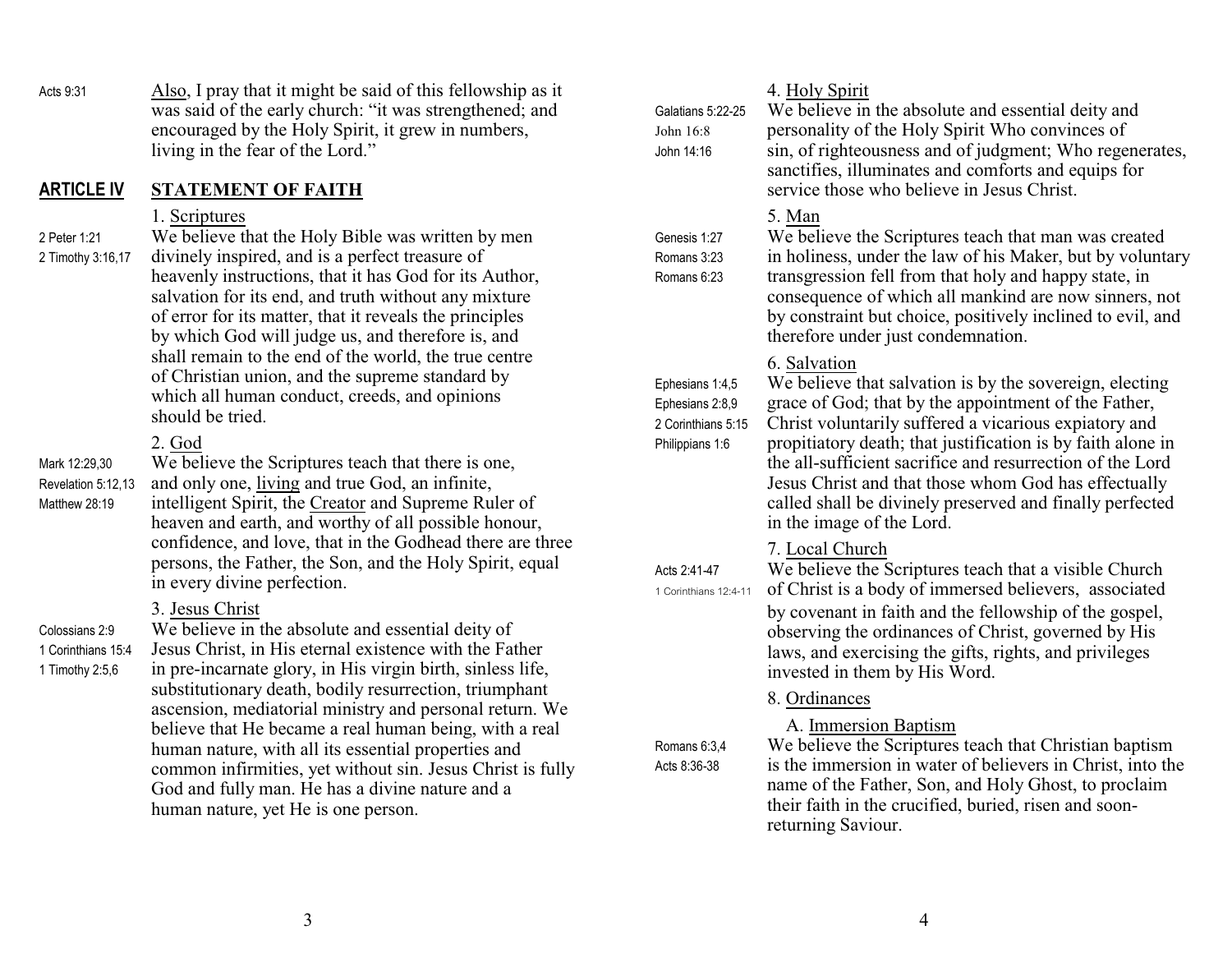## B. Lord's Supper

1 Corinthians 11:23-34 We believe the Scriptures teach that the Lord's Supper is a provision of bread and the fruit of the vine, representing Christ's body and blood, celebrated by believers in commemoration of the death of their Lord, showing their faith and participation in the merits of His sacrifice, and their dependence on Him for spiritual life and nourishment.

# 9. Future Things

1 Thessalonians 4:13-18 We believe in the personal, bodily and glorious return Revelation 20:11-15 of the Lord Jesus Christ; in the resurrection of the just and unjust; in the eternal blessedness of the redeemed 2 Thessalonians 1:7-9 and in the judgment and conscious, eternal punishment of all who do not believe in and obey Jesus Christ.

## 10. Church and State

- Matthew 22:21 We believe in the entire separation of church and state.
	- 11. Religious Liberty
- Acts 17:16-34 We believe in religious liberty.
	- 12. The Lord's Day

Revelation 1:10 We believe that the first day of the week is the Lord's John 20:1,2 Day and that it is the divinely appointed day for

Acts 20:7 worship, spiritual exercise and fellowship with the body of Christ.

# 13. Civil Government

Romans 13:1-4 We believe that civil government is of divine

1 Timothy 2:1,2 appointment for the interest and good order of society, Acts 4:18-20 that magistrates are to be prayed for, conscientiously honoured and obeyed, except only in the things opposed to the will of our Lord Jesus Christ, Who is the only Lord of the conscience and Prince of the kings of the earth.

# **ARTICLE V MEMBERSHIP**

## 1. Qualifications

Membership is voluntary and is applied for in writing. All members must be born again, baptized, and must

understand and agree to the Statement of Faith, Covenant and Purpose of this Church and submit to the authority and procedures of the Church as expressed in the Church Constitution herein.

2. Duties

The main duty of the membership toward the government of the Church is to support the Church in the manner established in Scripture. This includes:

Malachi 3:10 [a] The giving of tithes and offerings for the support of Pastor[s] and the ministry of the Church; the only source of revenue and material assets to be voluntary tithes, offerings and gifts of its members and others led to contribute to the work.

> [b] The nomination and election of Pastor[s], Elders and Deacons, where Trustees, Deacon Assistants, Church Treasurer and Church Clerk are specialised scriptural Deacons*.*

[c] The final human authority on the teaching and actions of this Church.

[d] Keeping the Church Office informed, either directly or through the agency of another person of (1) any planned absence of more than four weeks, (2) any change in address information, and (3) any serious illness or hospitalisation*"*

- 3. Procedure
	- A. Baptism

The believer shall be baptized by immersion by the Pastor or Elder or Deacon of this Church when he/she:

- i] has demonstrated evidence of a conversion experience
- ii] has decided personally to take this step of obedience;
- iii] has attended Baptism Classes taught by a Pastor/Elder/Deacon;
- iv] has been interviewed by Elders or Deacons of the Church.

v] After his/her recommendation and testimony to the Church at a Regular Church Business meeting, or just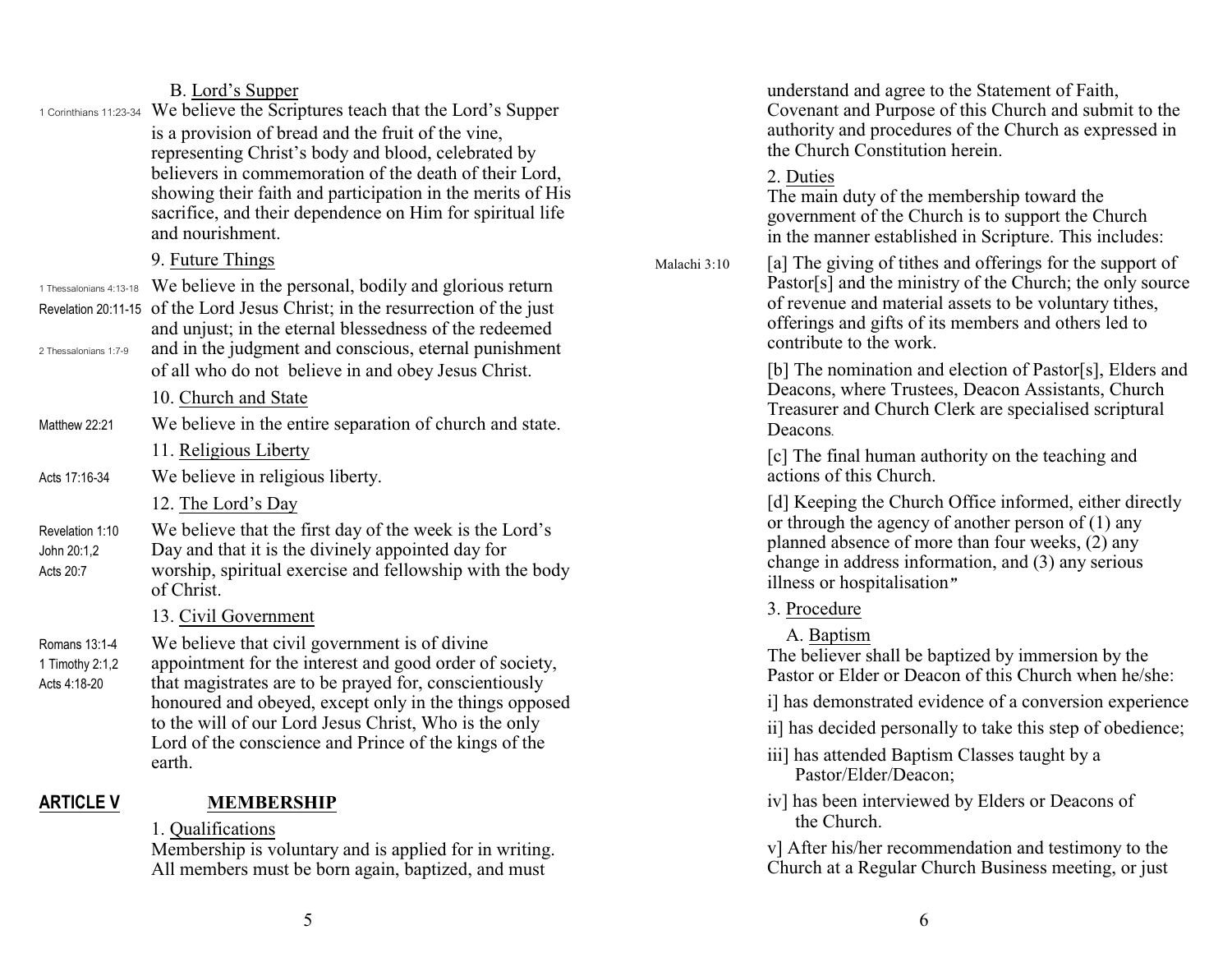prior to a Communion Service, the Church will then vote on acceptance of the candidate for membership

B. Letter of Transfer

A person shall be accepted as a member after the receipt of a letter of transfer from a like-minded church, interview and recommendation by Elders and Deacons, and approval by the Church membership.

 C. Presentation of New Members Presentation to the congregation may be celebrated prior to a Communion Service.

## 4. Transfer

2 Corinthians 3:1,2 [a] All members in good standing shall be eligible for Acts 9:26-28 letters of transfer to other evangelical Baptist churches. Letters of transfer shall be forwarded to the church and not given to the member being commended.

> [b] Should a member desire to unite with other than an evangelical Baptist church, a letter stating their standing to date will be granted and the membership terminated.

The congregation will be notified of either of the above actions as soon as possible.

5. Associate Membership

[a] Members who show lack of interest in the Hebrews 10:25 Lord's work at Thistletown Baptist Church shall be visited, assisted and prayed for by the Pastor[s], Elders, Deacons or Deacon Assistants, for the purpose of building commitment. This lack of interest may be shown by absenting themselves from the regular services of the Church or from the Communion of the Lord's Supper or from Church Business Meetings for a significant period without sufficient cause. Therefore, should this lack of interest continue to a total period of one [1] year, then they shall cease to remain as an Active Member, will be removed from the Active Membership Roll and placed on the Associate Membership Roll.

> [b] People who move away and do not attend the Church for a period of six [6] months shall be placed on the Associate Membership Roll.

[c] At their request, following discussion of the reasons if required, Members shall be moved to the Associate Member list if they expect to be away for a long period. They shall be removed from membership altogether if and when they transfer their membership to another church.

[d] Associate Members who do not support the Church or have not expressed an interest in continuing to be on the Associate Membership Roll shall be written after the first year to see whether they are interested in continuing to be an Associate Member.

[e] Associate Members are not eligible to vote at any Business Meeting.

6. Misconduct/Discipline

|                                                                             | A. The Necessity of Church Discipline                                                                                                                                                                                                              |
|-----------------------------------------------------------------------------|----------------------------------------------------------------------------------------------------------------------------------------------------------------------------------------------------------------------------------------------------|
| 1 Thessalonians 5:14                                                        | Many passages in Scripture call for discipline of erring                                                                                                                                                                                           |
| 2 Thessalonians 3:6-15                                                      | church members leading to the inevitable conclusion                                                                                                                                                                                                |
| Titus 3:10<br>1 Timothy 5:20                                                | that it is as much a function of the local church as<br>practising "the pure doctrine of the gospel" and<br>"the administration of the ordinances instituted by<br>Christ". Discipline is therefore not optional but<br>mandatory.                 |
| Matthew 18:15                                                               | B. The Purpose of Church Discipline<br>The New Testament indicates that there is a<br>threefold purpose for church discipline:                                                                                                                     |
| 2 Corinthians 2:5-8                                                         | i] to restore and reconcile the sinner,                                                                                                                                                                                                            |
| 1 Corinthians 5:6,7                                                         | ii] to maintain church purity, and,                                                                                                                                                                                                                |
| 1 Timothy 5:20                                                              | iii] to serve as a deterrent from sin.                                                                                                                                                                                                             |
| Matthew 18:15-20<br>1 Timothy 5:20<br>Galatians 6:1<br>1 Thessalonians 5:14 | C. The Reason for Church Discipline<br>Specific or continued tendency to sin that bring both<br>disrepute and shame to the individual, the Church and<br>the ministry of the gospel, are grounds for which the<br>Church must exercise discipline. |
| 2 Thessalonians 3:6-15                                                      | Such cause[s] may be of a general or more specific                                                                                                                                                                                                 |
| Titus 3:10                                                                  | nature and may include:                                                                                                                                                                                                                            |
| 1 Corinthians 5:1-13                                                        | i) evidence of unethical or immoral conduct or<br>behaviour that in the opinion of the Church Board                                                                                                                                                |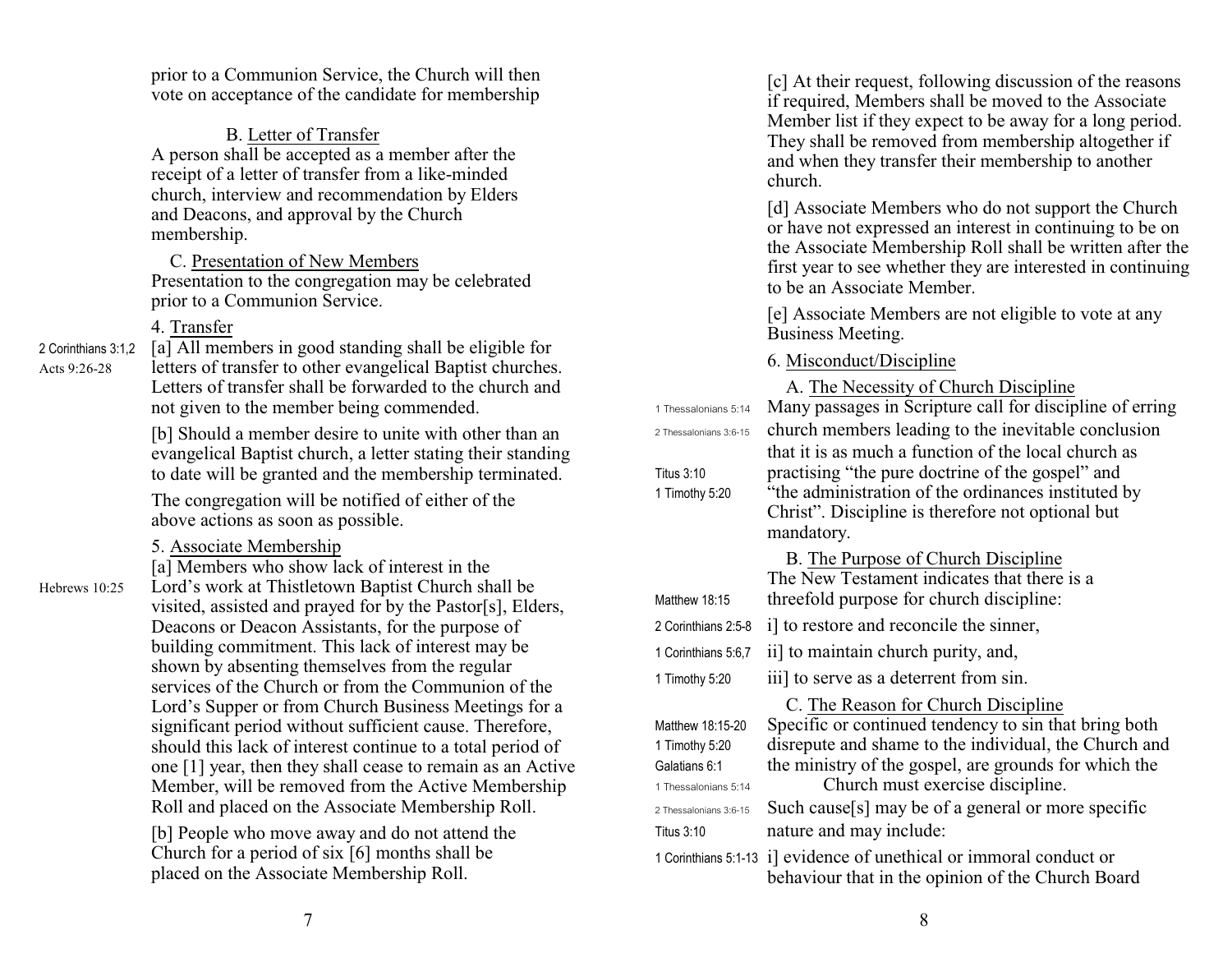is unbecoming of a Christian contrary to Biblical principles;

ii] conduct, in the opinion of the Church Board, evidencing an unwillingness to either comply with, adhere to or submit to the authority or procedures set out in the Church Constitution herein or,

iii] wronging another member and not resolving such wrong through the mechanism for dispute resolution set out below.

 D. The Method of Church Discipline The Elders [Board] shall be responsible for implementing the following procedure in the area of church discipline:

- Matthew 18:15 Step 1 Private corrective meeting with two [2] Galatians 6:1 or more Board members.
- Matthew 18:16 Step 2 Group corrective meeting with the Church Titus 3:10 Board.
- Matthew 18:17 Step 3 Closed corrective meeting of Church members only.
- Matthew 18:12,13,17 Step 4 Public corrective exclusion. Such action would result in termination of Church membership

2 Thessalonians 3:6 which could include prevention of access to Church 1 Corinthians 5:3,5,7,13 property. Such decisions would be arrived at at a closed meeting as specified under Article VI, section 5, of the Constitution.

## E. Waiver

Notwithstanding anything else contained herein, membership in this Church is given upon the strict condition that disciplinary proceedings or any other proceedings arising out of the Church Constitution shall not give a member cause for any legal action against either the Church, the Pastor[s], any Church Board member, any staff member or any member of the Church, and the acceptance of membership in the Church shall constitute conclusive and absolute evidence of a waiver by the member of all rights of action, causes of action and all claims and demands against the Church, Pastor[s], any Church Board

member, any staff member or any member of the Church in relation to disciplinary proceedings or any proceedings arising out of the Church Constitution and this provision may be pleaded as a complete estoppel in the event that such action is commenced in violation hereof.

## 7. Voting Privileges

Each member in good standing, sixteen [16] years of age and over, has the right to a single vote when present at Business Meetings of members of the Church.

# **ARTICLE VI BUSINESS MEETINGS**

They must be announced from the pulpit on the Sunday prior to the meeting. Meetings which include an election must receive two [2] Sundays' notice.

#### 1.Regular Business Meetings

As the church fiscal year runs from 1 June through 31 May, the Annual Meeting will be held in June. Two other regular meetings will be held during the year, usually in October and January.

A. Regular Meetings

These meetings shall be held to:

i] review the progress in the ministry and mission of the Church since the previous regular meeting;

ii] outline planned program adjustments and new initiatives;

iii] elect officers if required; this must be noted before the meeting is announced;

iv] present a financial report;

v] transact other business as required.

B. Annual Meeting

This meeting shall be held annually to:

i] review the past year's progress in the ministry and mission of the Church;

ii] outline the next year's plans and initiatives;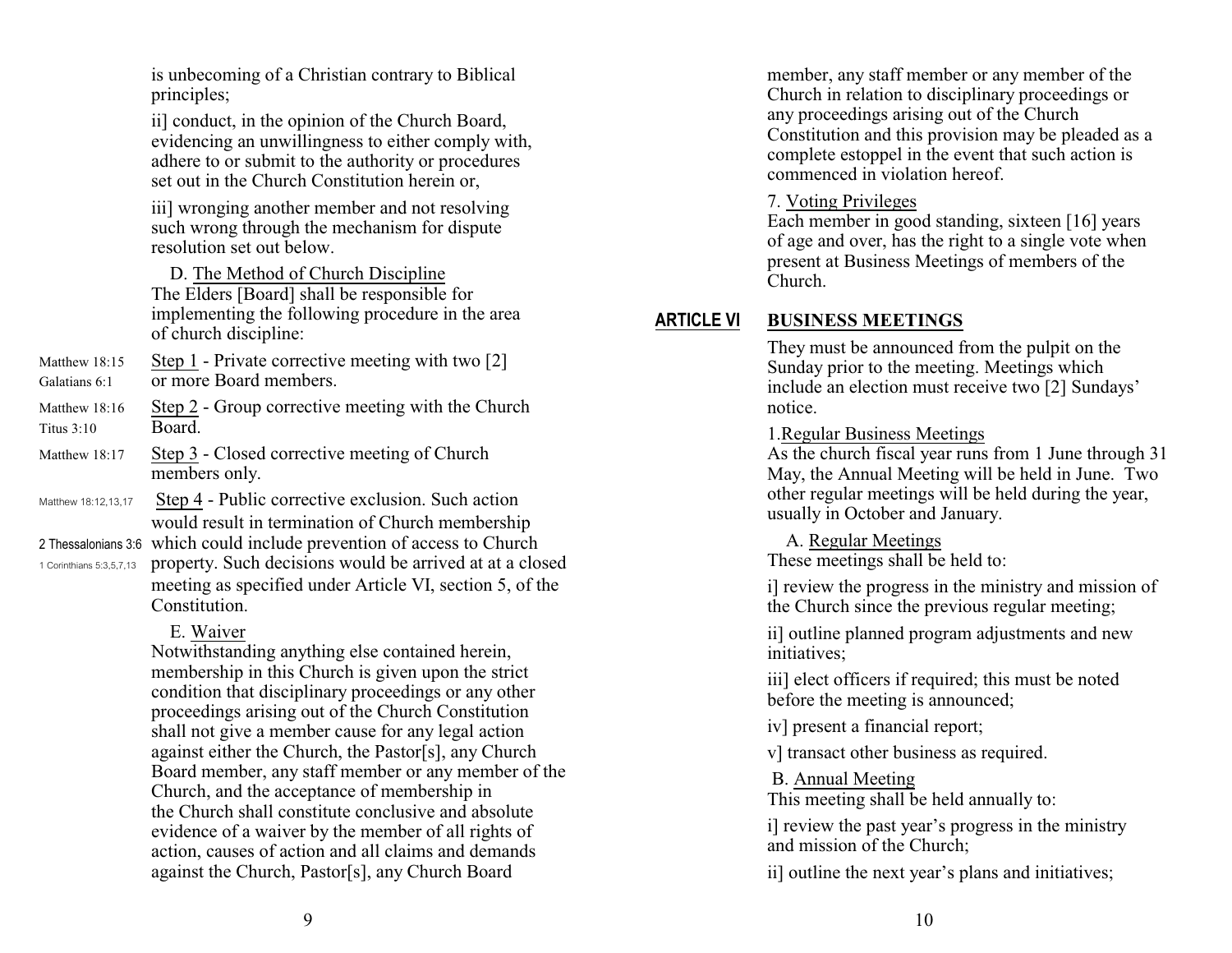iii] present a financial report for the past year and approve the budget for the following year;

iv] elect officers as required. [Elders, Deacons/ Trustees, Deacon Assistants, Church Treasurer and Church Clerk];

v] transact other business as required.

2. Special Business Meetings

Other meetings may be called from time to time by the Pastor[s], the Board, or by any five [5] members of the Church.

## 3. Election

[a] Elections by the membership of Pastor[s], Elders and Deacons (including Trustees, Deacon Assistants, Church Treasurer and Church Clerk) shall take place at either regular or special meetings which shall be duly called.

[b] The term of service for all officers, excluding Pastor[s] shall be two [2] years. An attempt should be made to elect one-half of the Elders/Deacons/ Trustees/Deacon Assistants each year to avoid a complete turnover of the Board in any given year.

[c] The nomination process, which shall be overseen by the Board, provides each eligible voting member with one [1] "write-in" ballot (having places to nominate each type of officer for which there is a vacancy) at least three [3] weeks prior to the regular Business Meeting where an election of officers is planned. Any candidates receiving thirty-five percent [35%] or more nominations from among those ballots returned before the listed date shall be considered nominated by the membership for the election.

Candidates receiving between 25% and 35% of the above -mentioned nominations, may, at the Elders' recommendation to the congregation, be considered nominated. In cases where a candidate is nominated, as above, the Elders may recommend to the congregation for which office the candidate shall be deemed nominated, in cases where the candidate received their Ballot nominations for more than one office.

In addition, the Elders may recommend to the congregation for nomination to any office any eligible member(s) whom they deem fit to hold such office(s). Persons recommended in this way would be considered nominated.

All persons who are nominated, and who agree to let their name stand shall be eligible to be included on the ballot for the vote at the duly called Business Meeting [usually the Annual Meeting].

[d] Candidates duly nominated shall be elected by the membership at said Business Meeting. Each candidate must receive eighty percent [80%] of the votes cast to be elected to the position. These elections are NOT to choose from among candidates, but rather to prayerfully choose those God has chosen. Members should vote for each candidate they feel is qualified for and should serve in the position. For all such elections using ballot voting, votes and/or ballots cast shall be those accepted by the duly nominated scrutineers and will not include any spoiled ballots.

[e] Upon a motion from the floor, the scrutineers will destroy all ballots.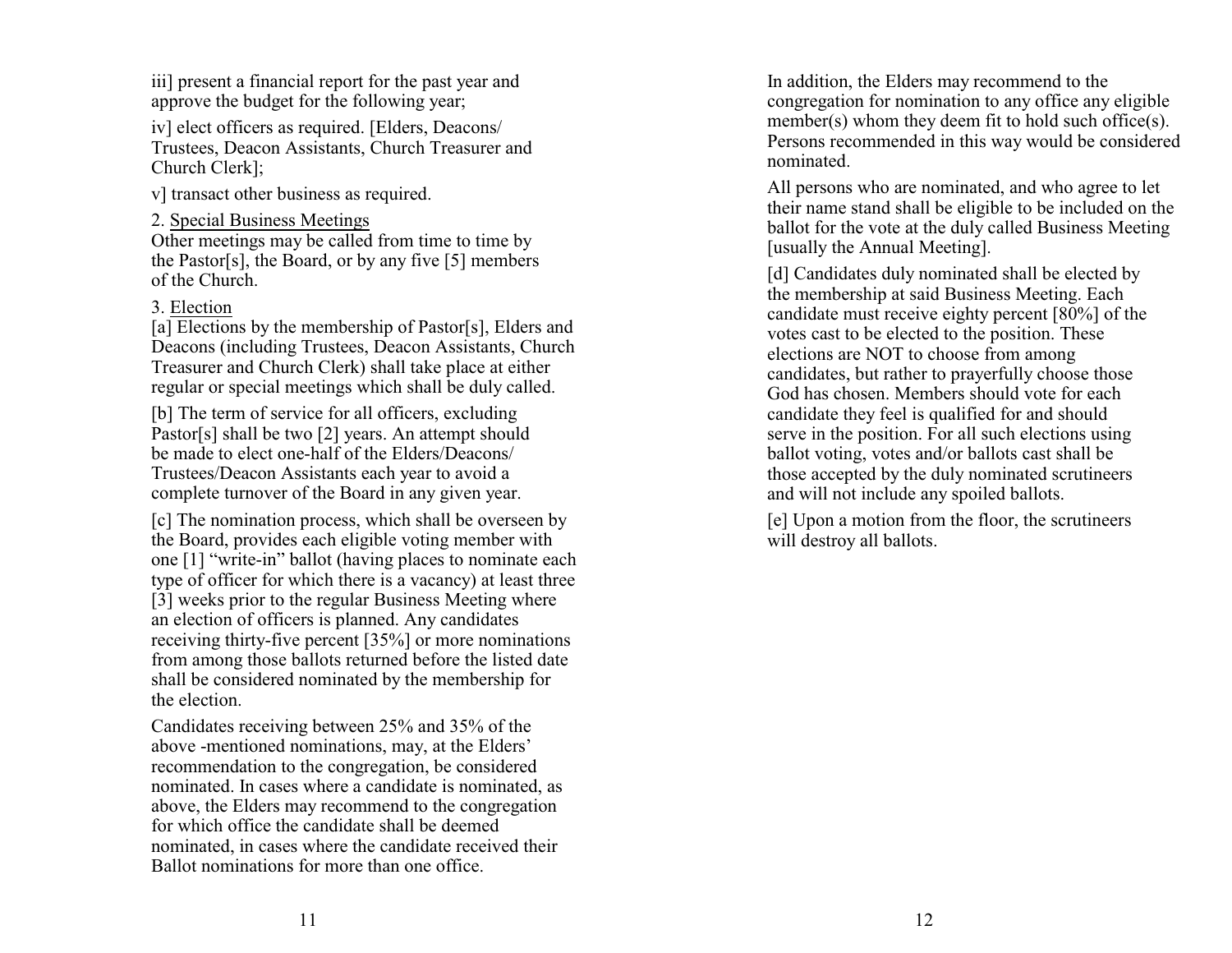#### 4. Quorum

At a Business Meeting involving the calling or dismissal of a Pastor, fifty percent [50%] of the eligible voting members constitute a quorum. At a Business Meeting involving amendment of this Constitution, thirty-three percent [33%] of the eligible voting members constitutes a quorum, while for other Business Meetings where voting is expected twenty-five percent [25%] of eligible voting members shall constitute a quorum. The quorum for information reporting Business Meetings shall be fifteen percent  $[15\%]$  of eligible voting members.

#### 5. Closed Meetings

Under circumstances where dismissal of an officer or church discipline are to be considered, the meeting shall have only that purpose and will be closed to all persons who are not eligible voting members.

# **ARTICLE VII GOVERNMENT**

1. Congregation<br>Ephesians 4:11-13,16 T The government of this congregation and the

administration of its affairs shall be by the members of the congregation and such officers as it may direct. The elected officers are Elders and Deacons (including Trustees, Deacon Assistants, the Church Treasurer and Church Clerk), and any other officer as the Church membership may deem necessary. They must be members in good standing of the Church.

In the case of a Pastor or other employee being "called", he/she must agree to become a member of the Church on his/her acceptance by the membership, and be subject to the same authority and discipline as that which is imposed on all members of the Church as stipulated in the Church Constitution herein.

All officers and workers of the Church are elected by the membership or appointed under the authority of the Board and are answerable to the membership.

# 2. The Pastor Pastor is a term used to differentiate a full-time remunerated Elder, who has significantly more time to devote to these duties than do other Elders. A. Qualifications The Pastor must be qualified according to the standards established in Scripture: Matthew 20:25-27 Humble servant. 1 Timothy 3:2 Able to teach, Luke 15:4 Love, care and pray for the flock, 1 Peter 5:2,3 Shepherd by example, 1 Peter 5:2,3 Serve with love. B. Duties i] To oversee the spiritual needs of the Church. ii] To shepherd the flock by giving direction, guidance and support. Ephesians  $4:12$  iii] To equip the saints for the work of the ministry. iv] To sit automatically as an ex-officio member of any duly authorized Church Committee. v] To work together with the Church Board seeking unity in decision and work. vi] To pray for the Church on a regular basis. vii] To lead, by example, together with the Church Board, the saints along the path of spiritual development. C. His Calling When the position of a Pastor becomes vacant, or when the Elders/Deacons, with the approval of the membership, wish to call an additional Pastor, the Elders/Deacons shall: i] encourage and foster earnest prayer by the membership, ii] arrange for pulpit supplies, iii] develop [for congregational approval] a plan for calling the Pastor, including, as required, any

statements of Church ministry focus, strategies and goals which shall be used to determine the suitability of any candidates.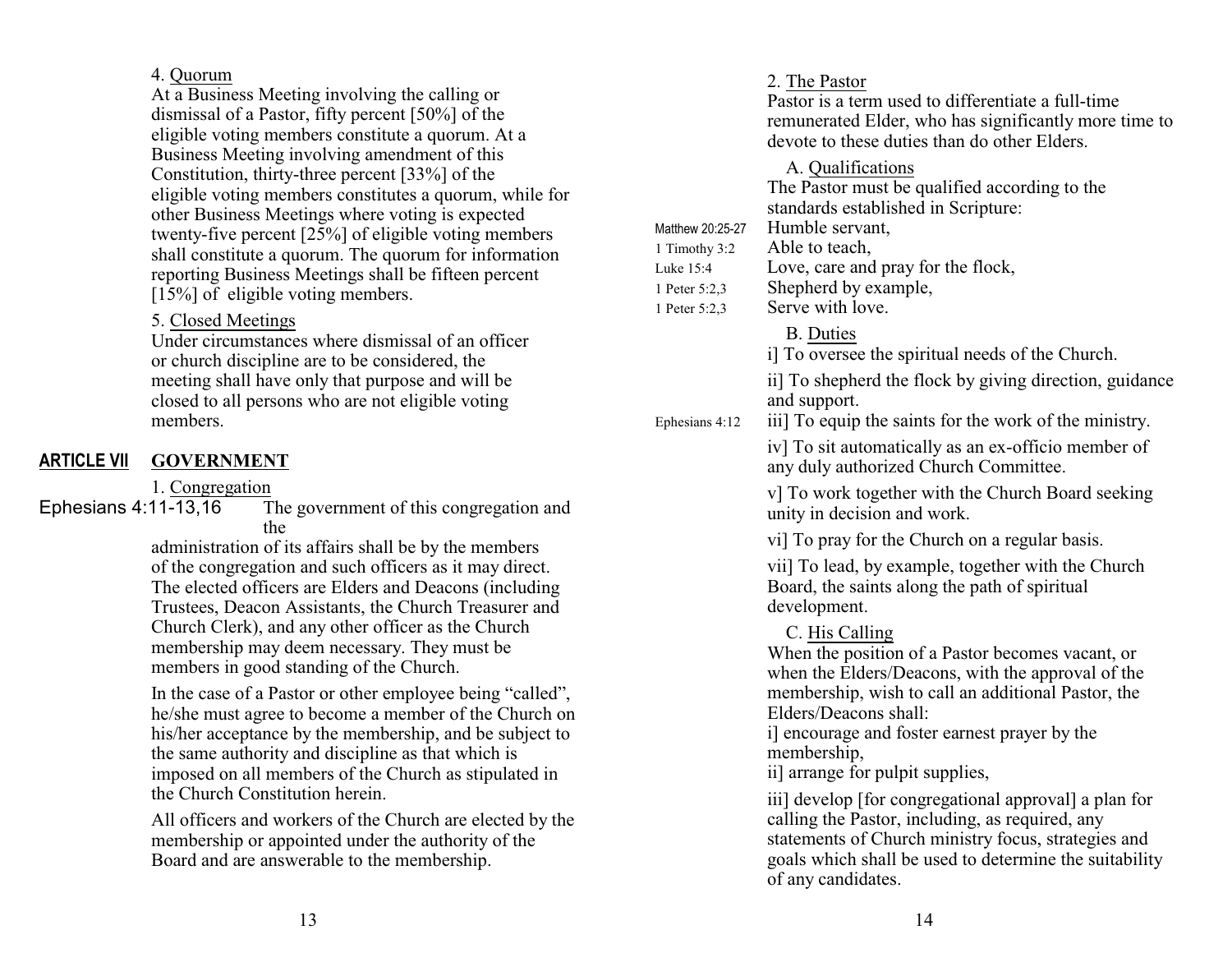iv] nominate a Search Committee for congregational confirmation which functions to:

[a] develop a statement of qualifications [SOQ] for the Pastor based on Scripture and on the needs identified under [iii] above. This SOQ shall put a major emphasis on personal suitability with respect to the leadership of people while following Jesus Christ faithfully [including ability to communicate, to delegate tasks, to build people up, and to work together with other Elders, etc.].

[b] seek out through all available sources good pastoral candidates and examine their background and experience against the statement of qualifications.

[c] give the Church membership an opportunity to hear and interact with a number of candidates who are considered worthy of further consideration after an interview involving role playing simulations [and any other means of assessing personal suitability in terms of actions], and who agree to consider carefully the call of the Church, should that come.

[d] carefully and prayerfully evaluate the candidates and the Church's response to them.

[e] keep the lines of communication open between the Board and the membership.

[f] The Church Board and Search Committee Chairman will meet together with the prospective candidate before presentation of the candidate to the Church.

[g] Recommend only one candidate [at a time] to the Church membership.

The Board shall call a Special Meeting for the election of a Pastor. At least fifty percent [50%] of the eligible voting members shall be present, and at least eighty percent [80%] of those present shall support a candidate to elect him.

[h] His calling shall be on a probationary basis for a period of two [2] years, to be reviewed by the Church Board on a six [6] month basis. At the end of the probationary period, the Church membership will vote on the confirmation of his calling, subject to the provisions specified under item D, Dismissal of a Pastor. D. Dismissal of a Pastor

At least fifty percent  $\sqrt{50\%}$  of the eligible voting members shall be present at a Special Meeting called for this purpose and at least sixty-six percent [66%] of those present shall approve the dismissal. In the case where more than thirty-three percent [33%] of those present approve the dismissal, the Pastor in question must seriously consider the possible future of his ministry in the Church with a view to possible resignation.

#### 3. Church Board

# A. General

i] The Board oversees the pursuit of the Church's mission and brings major decisions to the Church body for ratification. It is understood that the Board may form any number of sub-committees to develop detailed plans for approval of the whole body. All ministries and committees shall be accountable to the congregation through the Board, which includes annual review and ratification of ministry positions. This means that each ministry and committee will have a Board member for liaison with the Board. This Board Liaison person will serve to bring concerns of their ministry leaders to the Board, and bring concerns of the Board to their ministry leaders. Finally, any business arising from committees or ministries shall be brought to the full Board for ratification.

ii] The Board shall be comprised of scriptural Elders and Deacons and any other duly authorized or appointed persons. In this context, it should be noted that the Trustees, Deacon Assistants, Church Treasurer and Church Clerk are considered to be scriptural Deacons.

The Pastor[s] shall not be [a] member[s] of the Board, but shall receive notification, and copies of the minutes of all meetings. The Board chair may invite the Pastor[s] to participate in any or all meetings to provide spiritual direction and to provide the Board with information relevant to its deliberations; such information, which is only available to full time staff, is required by the Board to do its work efficiently and effectively. The same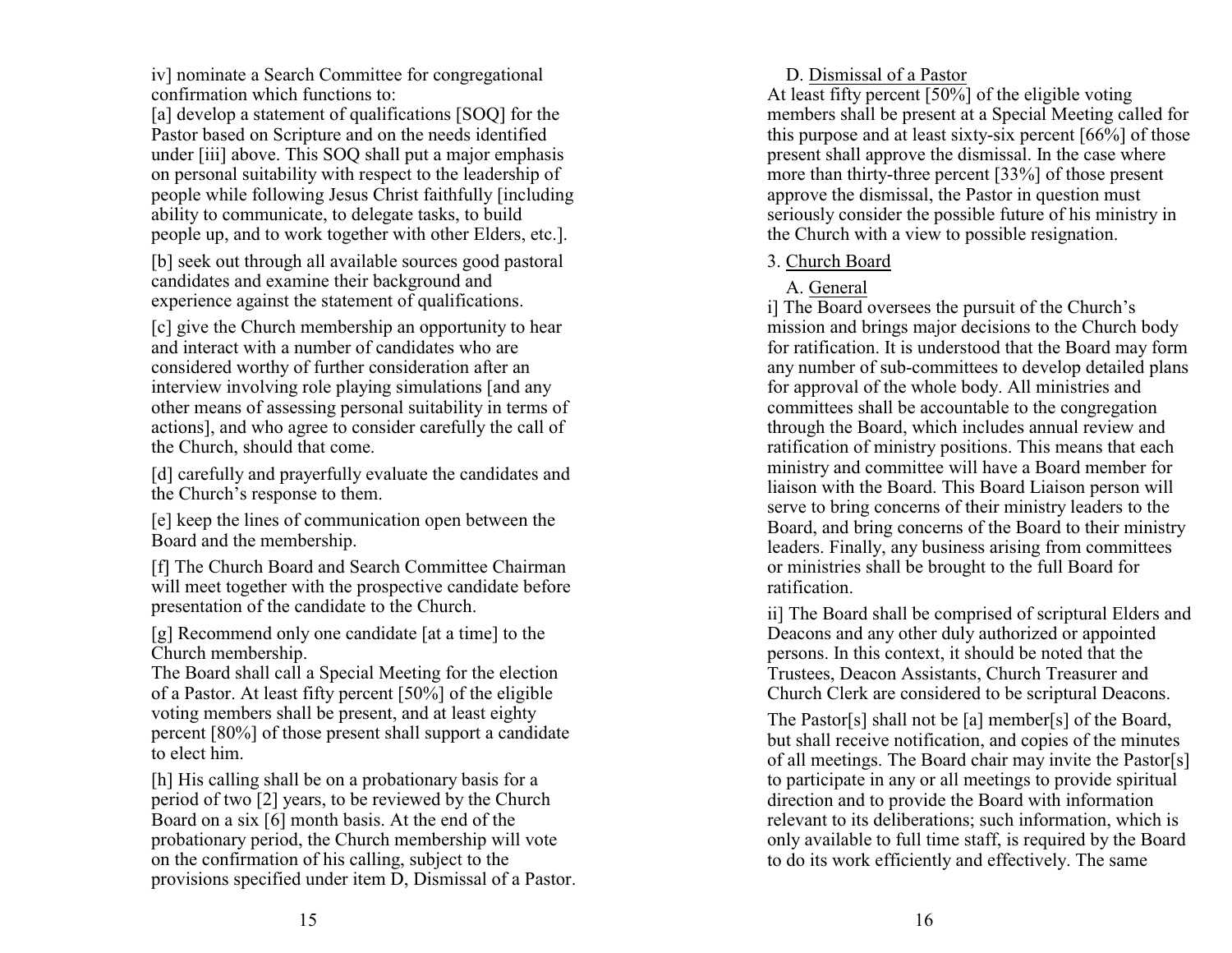conditions shall apply to any officer who receives monetary remuneration from the Church. Such nonmembers of the Board do not have voting privileges, and they shall be excluded from detailed funding deliberations. However, these persons may, as decided by the Church Board, serve in a ministry liaison to the Board, for non-financial matters.

iii] The Church Board shall elect its own chairman, secretary, etc. It will also appoint all other nonelected committees and positions in the Church.

iv] All elected Church officers, excluding Pastor[s], shall have been active voting members of the Church for at least one [1] year prior to the election and shall meet all spiritual standards established in Scripture:

 1 Timothy 3:1-7, Titus 1:5-9 for **Pastors/Elders** Acts 6:3, 1 Timothy 3:8-13 for **All Other Officers**

v] Where it is deemed desirable, the Elders and Deacons may hold separate meetings. Business arising from these meetings shall be brought to the full Board for ratification.

vi] The size of the Board shall be related to the number of active members. There shall always be a minimum of two Elders, two Deacons, and two Deacon Assistants, three Trustees and a Treasurer, making for a minimum total of ten officers. When the number of active members exceeds one hundred and twenty [120], Elders, Deacons and Deacon Assistants should be added to handle the workload. The exact numbers to be proposed will be determined by the Board each year before nominations are called for electing officers at the Annual Meeting.

## B. Elders' Duties

i] The Elders and Pastor[s] shall work together as a team to oversee the spiritual needs of the congregation and the community served by the Church.

ii] To teach by word and example "so that the body of Christ may be built up to reach unity of faith, knowledge of the Son of God, and become mature".

# C. Scriptural Deacons

[a] Deacons' Duties

i] To assist the Elders and Pastor[s] in the spiritual, practical and social needs of the congregation.

ii] They may serve in the capacity of Trustees.

[b] Deacon Assistants' Duties

i] To assist the Elders and Pastor[s] in the spiritual, practical and social needs of women in the congregation and in the community served by the Church.

ii] At least one of the Deacon Assistants should normally be available during the daytime on weekdays.

[c] Trustees' Duties

i] Jointly must sign all legal documents on behalf of the Church as the membership may direct. They have no power to sell, mortgage, lease, or transfer any property without specific vote of the Church membership authorizing such action.

ii] Deposit all legal and valuable documents in a safe place for the Church.

iii] They will initiate and oversee repairs and maintenance to the buildings and grounds.

[d] Church Treasurer Duties

i] To properly maintain the required financial books of the Church.

ii] To present monthly statements to the Board, quarterly and annual financial statements to the membership.

iii] To have the financial records of the Church audited on an annual basis.

iv] To serve as a mentor to a treasurer intern.

[e] Church Clerk Duties

i] To maintain the Minutes of all Business Meetings.

ii] To keep the Church roll up to date.

iii] To carry out routine correspondence relating to membership and Church Business Meetings.

Footnote: Trustees, Church Treasurer or Church Clerk may